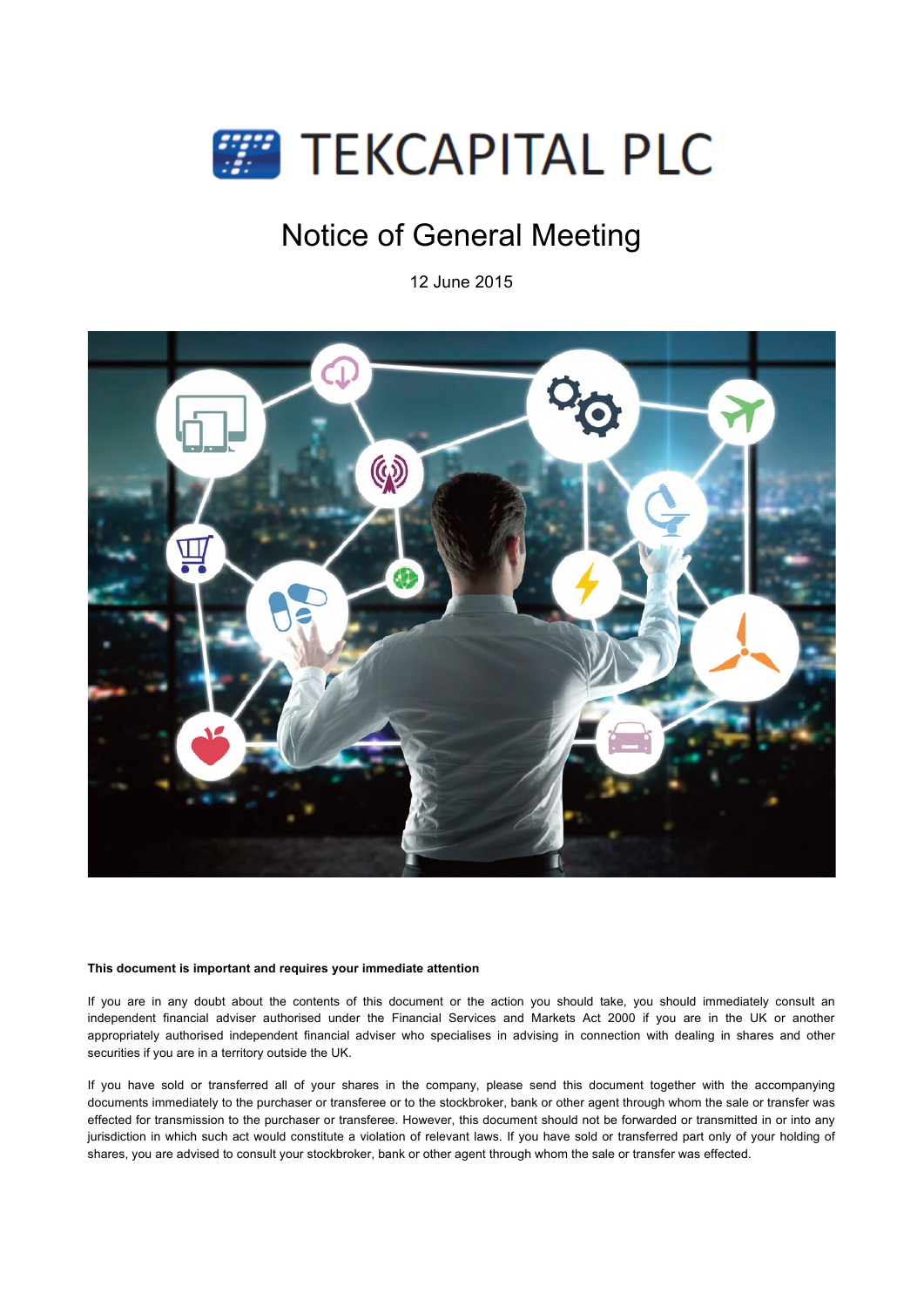

Registered in England and Wales No. 08873361 Registered Office: 5 Fleet Place, London EC4M 7RD

*Directors:*

Dr. Clifford Mark Gross (*Executive Chairman*) Maurice James Malcolm Groat (*Finance Director*) Prof. Baroness Susan Adele Greenfield CBE (*Non-Executive Director*) Robert William Payne (*Non-Executive Director*) Jeffrey Isaac Davidoff Lewis (*Non-Executive Director*) Carl Gustav Nisser (*Non-Executive Director*)

21 May 2015

Dear Shareholder,

# **Notice of General Meeting**

We are pleased to be writing to you with details of the General Meeting ("**GM**") of Tekcapital Plc (the "**Company**") which will be held at 6 New Street Square, London EC4A 3LX on Friday 12 June 2015 at 11.00 a.m.

The formal notice of the GM is set out on page 4 of this document.

# **Explanation of the Resolution**

Resolution 1 proposes that the Company's annual accounts for the year ended 30 November 2014, together with the directors' report and auditor's report on these accounts be received and adopted ("**Annual Report and Accounts**"). The Company's Annual Report and Accounts are enclosed with this letter and are available online at tekcapital.com for download and printing.

Resolution 1 is proposed as an ordinary resolution. This means that for the resolution to be passed, more than half of the votes cast must be in favour of the resolution.

## **Annual General Meeting**

The first Annual General Meeting of the Company will be held on 29 May 2015 and formal notice of the meeting was sent to shareholders on 6 May 2015. At the Annual General Meeting, shareholders will be asked to approve *inter alia* the re-election of certain directors of the Company, the re-appointment of HW Fisher & Company as the Company's auditors and to authorise the directors to set the auditor's remuneration and to allot shares in the Company. A copy of the notice of meeting is also available online at tekcapital.com.

# **Form of Proxy**

A Form of Proxy for the GM is also enclosed. Whether or not you intend to be present at the meeting, you are requested to complete and return the Form of Proxy in accordance with the instructions thereon so as to arrive as soon as possible at the offices of the Company's registrar, Computershare Investor Services plc, no later than 11.00 a.m. on Wednesday 10 June 2015.

The completion and return of a Form of Proxy will not preclude you from attending and voting in person at the GM, if you so wish.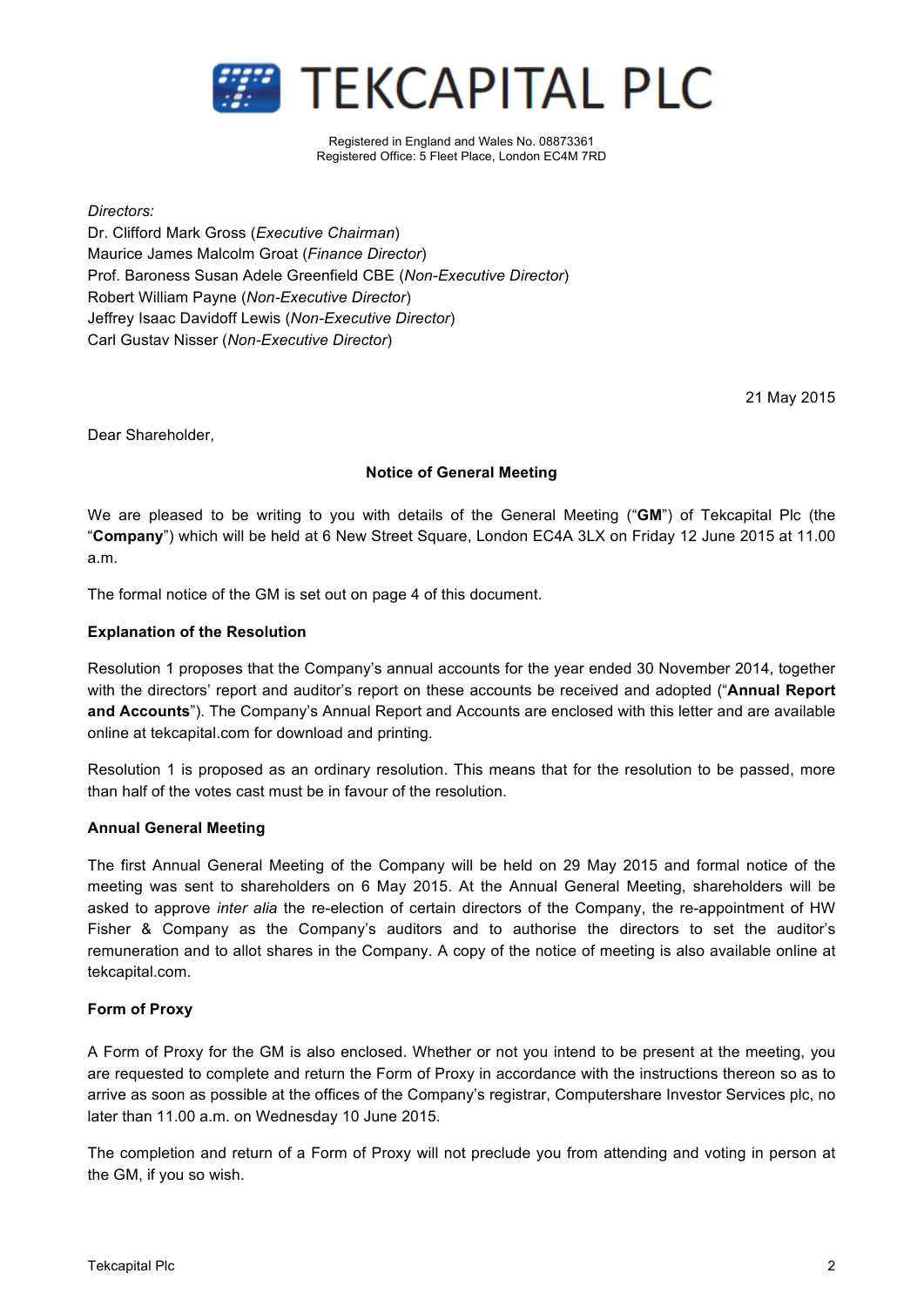# **Recommendation**

Your directors believe that the proposal set out in this letter is in the best interests of the Company and its shareholders as a whole and unanimously recommend that you vote in favour of the resolution proposed, as they intend to do in respect of their own holdings.

Yours sincerely

**Dr. Clifford Mark Gross**  Chairman, Tekcapital Plc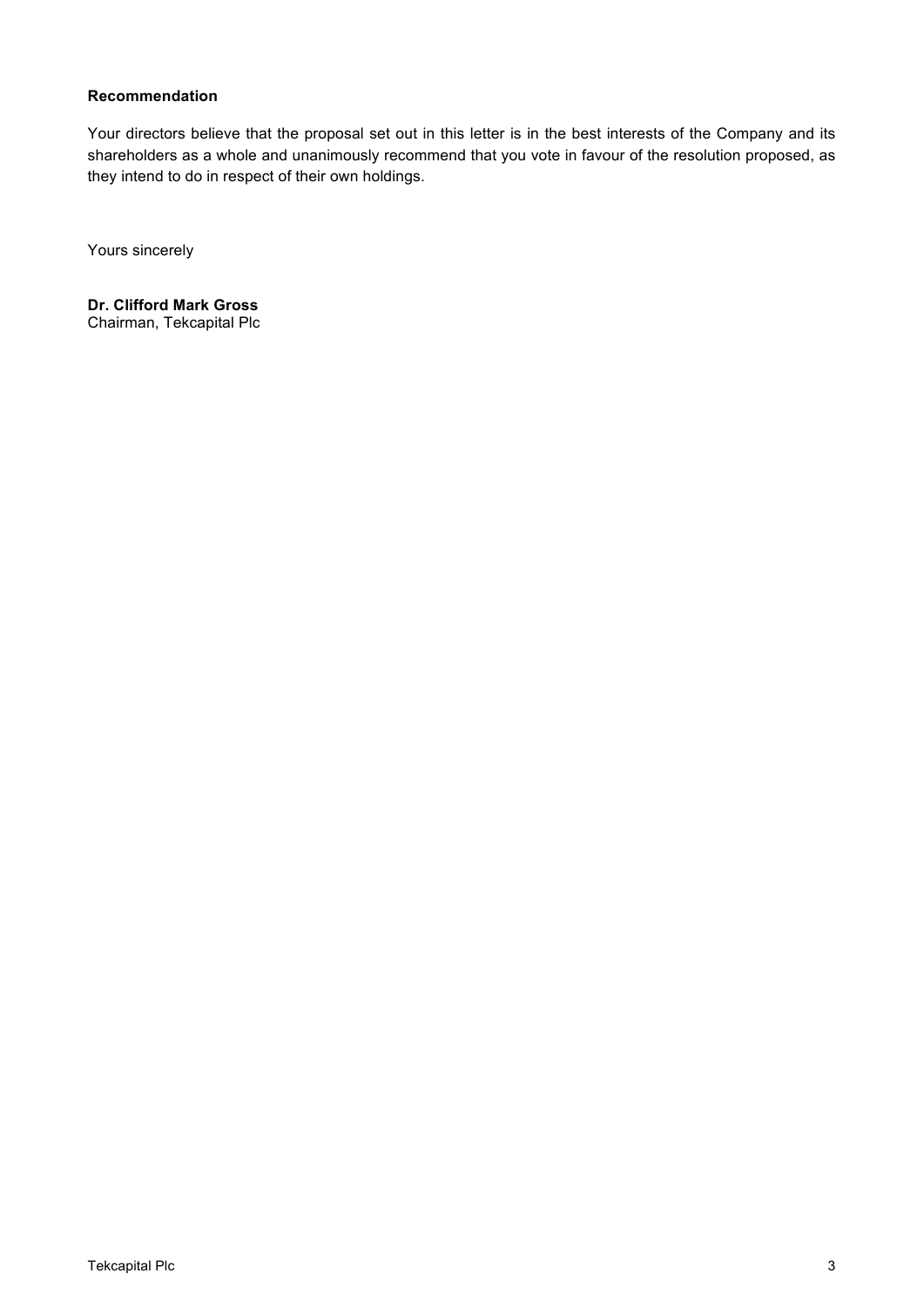# **Notice of the General Meeting**

Notice is hereby given that the General Meeting ("**GM**") of Tekcapital Plc (the "**Company**") will be held at 6 New Street Square, London EC4A 3LX on Friday 12 June 2015 at 11.00 a.m. for the following purposes:

# **Ordinary business**

To consider and, if thought fit, to pass the following resolution which will be proposed as an ordinary resolution:

1 To receive and adopt the Annual Report and Accounts for the financial year ended 30 November 2014.

By order of the Board

**Alexander Maxwell Hamilton Inglis** *Company Secretary*  21 May 2015

**Tekcapital Plc**  5 Fleet Place, London EC4M 7RD Reg No. 08873361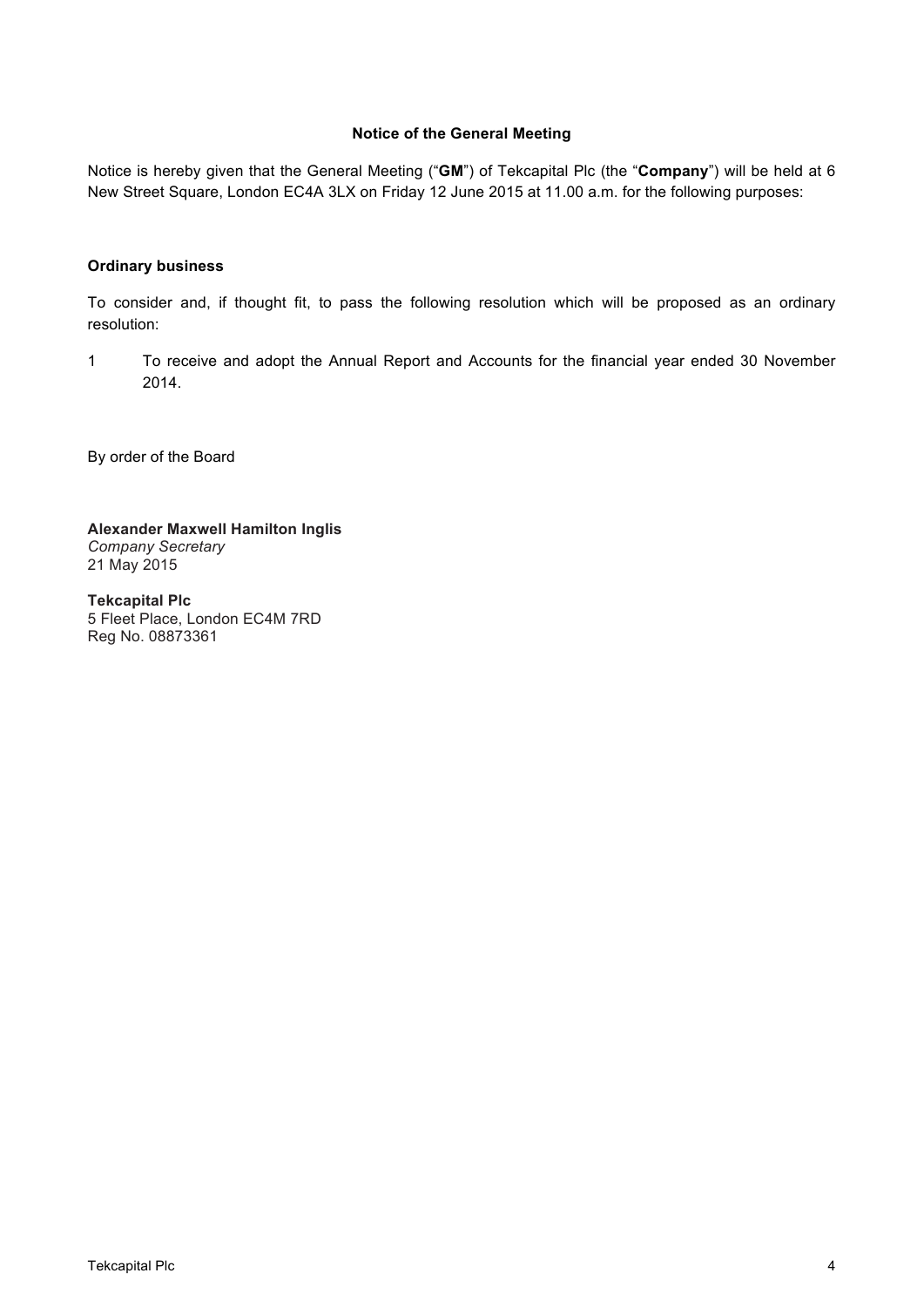## **Notes**

## **Entitlement to attend and vote**

1 Only those members registered on the Company's register of members at 6.00 p.m. on Wednesday 10 June 2015 shall be entitled to attend and vote at the GM.

## **Appointment of proxies**

- 2 If you are a member of the Company at the time set out in note 1 above, you are entitled to appoint a proxy to exercise all or any of your rights to attend, speak and vote at the GM and you should have received a Form of Proxy with this Notice of Meeting. You can only appoint a proxy using the procedures set out in these notes and the notes to the Form of Proxy.
- 3 A proxy does not need to be a member of the Company but must attend the GM to represent you. Details of how to appoint the Chairman of the GM or another person as your proxy using the Form of Proxy are set out in the notes to the Form of Proxy. If you wish your proxy to speak on your behalf at the GM you will need to appoint your own choice of proxy (not the Chairman) and give your instructions directly to them.
- 4 You may appoint more than one proxy provided each proxy is appointed to exercise rights attached to different shares. You may not appoint more than one proxy to exercise rights attached to any one share. To appoint more than one proxy, please contact the registrar of the Company.
- 5 A vote withheld is not a vote in law, which means that the vote will not be counted in the calculation of votes for or against the resolution. If no voting indication is given, your proxy will vote or abstain from voting at his or her discretion. Your proxy will vote (or abstain from voting) as he or she thinks fit in relation to any other matter which is put before the GM.

### **Appointment of proxy using hard copy form of proxy**

- 6 The notes to the Form of Proxy explain how to direct your proxy how to vote on each resolution or withhold their vote.
- 7 To appoint a proxy using the Form of Proxy, the form must be:
	- (a) completed and signed;
	- (b) sent or delivered to Computershare Investor Services plc at The Pavilions, Bridgwater Road, Bristol, BS99 6ZY; and
	- (c) received by Computershare Investor Services plc no later than 11.00 a.m. on Wednesday 10 June 2015.
- 8 In the case of a member which is a company, the Form of Proxy must be executed under its common seal or signed on its behalf by an officer of the company or an attorney for the company.
- 9 Any power of attorney or any other authority under which the Form of Proxy is signed (or a duly certified copy of such power or authority) must be included with the Form of Proxy.

## **Appointment of proxy by joint members**

10 In the case of joint holders, where more than one of the joint holders purports to appoint a proxy, only the appointment submitted by the most senior holder will be accepted. Seniority is determined by the order in which the names of the joint holders appear in the Company's register of members in respect of the joint holding (the first-named being the most senior).

#### **Changing proxy instructions**

- 11 To change your proxy instructions simply submit a new proxy appointment using the methods set out above.
- 12 Where you have appointed a proxy using the hard-copy Form of Proxy and would like to change the instructions using another hard-copy Form of Proxy, please contact Computershare Investor Services plc at The Pavilions, Bridgwater Road, Bristol, BS99 6ZY.
- 13 If you submit more than one valid proxy appointment, the appointment received last before the latest time for the receipt of proxies will take precedence.

#### **Termination of proxy appointments**

14 In order to revoke a proxy instruction you will need to inform the Company by sending a signed hard copy notice clearly stating your intention to revoke your proxy appointment to Computershare Investor Services plc at The Pavilions, Bridgwater Road, Bristol, BS99 6ZY. In the case of a member which is a company, the revocation notice must be executed under its common seal or signed on its behalf by an officer of the company or an attorney for the company. Any power of attorney or any other authority under which the revocation notice is signed (or a duly certified copy of such power or authority) must be